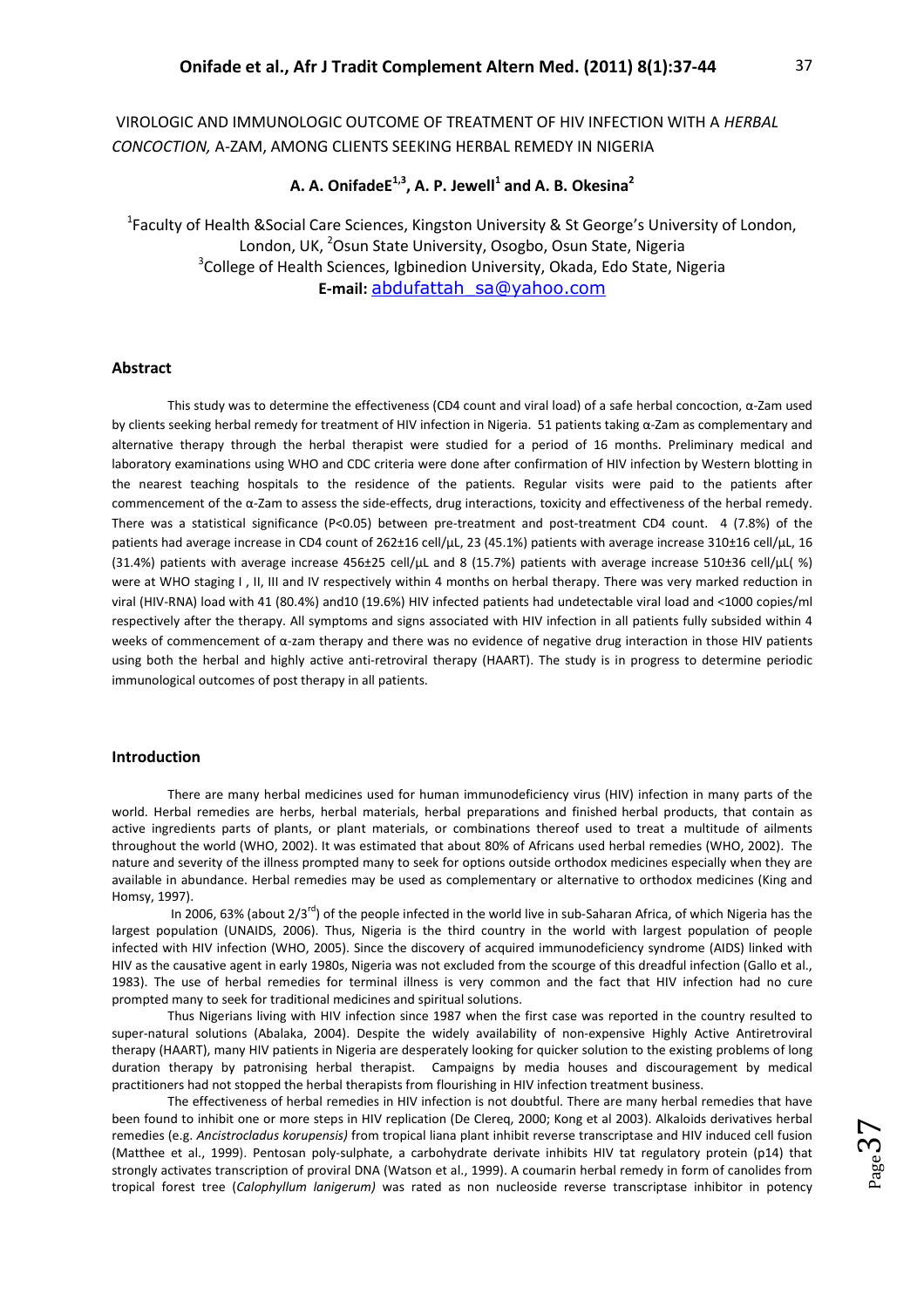(Dhamaratne et al., 2002)*.* Despite the fact that sero-deconversion is very rare with HAART, some herbal remedies (e.g. Chinese medicines) have been documented in serodeconversion of HIV infected patients (Lu, 1997).

However, many HIV patients taking herbal remedies denied when asked by medical practitioners (Dwyer et al., 1995). The possible negative drug interaction between orthodox medicine and herb had been a major concern. St John's wort, herbal derived vitamins and garlic were documented to have caused negative drug interaction with anti-HIV drugs in some HIV patients (Dhalla et al., 2006; Nyika, 2007). However, many herbal medicines decreased drug resistance associated orthodox anti-retroviral drugs. Coumarins in combination therapy with nevirapine (component of HAART) decreased resistance due to HIV mutation (Dharmaratne et al., 2002; Yu et al., 2003).

There are many herbal remedies that are effective against HIV infection in Nigeria (Elujoba, 2005). Many of these documented herbal remedies act on the opportunistic infections caused by micro-organisms (Abere and Agoreyo, 2006; Elujoba, 2005). *Baissea axillaries Hua*, a popular herbal remedy in Nigeria used to treat many diseases was also effective in bacterial caused opportunistic infections in HIV patients (Abere and Agoreyo, 2006). However, *neem* leaves that are widely distributed in Nigeria increased the CD4 count and general well being significantly in HIV patients (Mbah et al., 2007). Thus there is a need to investigate the level of effectiveness of α-Zam, an herbal remedy used by many HIV patients in Nigeria in patients taking it as alternative or complementary therapy.

#### **Materials and Methods**

This study got ethical approval from Faculty of Health and Social Care Sciences of Kingston University and St George's University of London thus leading to ATAS clearance in United Kingdom. Osun State University, Osogbo and Igbinedion University, Okada in Edo State also gave ethical approval to this study in Nigeria.

**Α-Zam** -Is a safe herbal concoction that contained saponins (titerpene glycosides), tannins, cardenolides, alkaloids and possibly anthraquinones (Onifade et al., 2010). The adult table-spoon (about 10ml) of the concoction was diluted with about 50ml of warm water. The dosage was reduced to 5ml for paediatric patient. Each freshly constituted diluted medication was taken three times daily before food and normally for three months by patient at home (out-patient)

Patients were the HIV infected patients seeking herbal remedies as alternative or complementary therapy to HAART at α-Zam therapist herbal centres.

**Herbal centre**:Herbal therapist confidence was gained and consent sought for using his patients and herbal remedy for this study. All the new patients coming for treatment on out-patient were recruited into the study after counselling and gaining their consents. The herbal therapist recruits patient via well treated 'former HIV patient' and their relatives. The herbal therapist dispensed a monthly α-Zam dosage in 1litre container for patient to come back for monitoring and review (outpatient).Each patient's contact and address was taken for monitoring, bi-monthly visits and repeat of medical and laboratory examinations when necessary.

**Patients' selection:** Power calculation was used to determine the sample size for this study. The pilot study was done. The patients were selected based on HIV positive test result from the diagnosed orthodox hospitals (government and private) however, only 51 patients that were confirmed (Western blot) at LAUTECH teaching hospital and Ahmadu Bello University Teaching Hospital and completed their herbal therapy within 5 months between September 2008 and December 2009 were considered for this study.

**Patients**: Blood sample for HIV confirmatory test in Nigerian Government owned tertiary institution laboratory (LAUTECH Teaching Hospital, Osogbo and Ahmadu Bello Teaching Hospital, Zaria) were done on all the patients in this study. All the samples were sent for laboratory analysis in teaching hospitals on out-patient basis. The viral (HIV-RNA) load was done at research centre via the LAUTECH teaching hospital while the CD4 count and other laboratory tests were done at both teaching hospitals used for this study. The study conducted preliminary examinations (laboratory and medical) using World Health Organisation (WHO, 2007) and Centre for Disease Control and Prevention (CDC, 1993) staging criteria and identified associated opportunistic infections or systemic diseases. The patients taking HAART with α-Zam as complementary therapy were noted.

**Medical examination:** Skin, peripheral palpable lymph nodes, anaemia, body mass index, spleen, liver, kidney, chest, heart, including radiological investigations to ascertain the level of involvement of the organs

**Laboratory**- Immunology: CD4/CD8 count, B cell, Electrophoresis, ELISA and Western blotting techniques to confirm HIV infection.

**Virology**: viral (HIV-RNA) load using Polymerase Chain Reaction (PCR)

Haematology: Full Blood Count (FBC), blood film, Erythrocyte Sedimentation Rate (ESR)

**Clinical chemistry:** Electrolyte& Urea (E&U), Creatinine, Liver function test (LFT), C-reactive protein (CRP) and urinalysis. **Microbiology;** blood microscopy, culture and sensitivity, sputum AAFB, urine microscopy and blood films for parasites when there was evidenced of infection

#### **Results**

The results are presented in Tables 1-4 and Figures 1-4.

 $\mathsf{p}\,$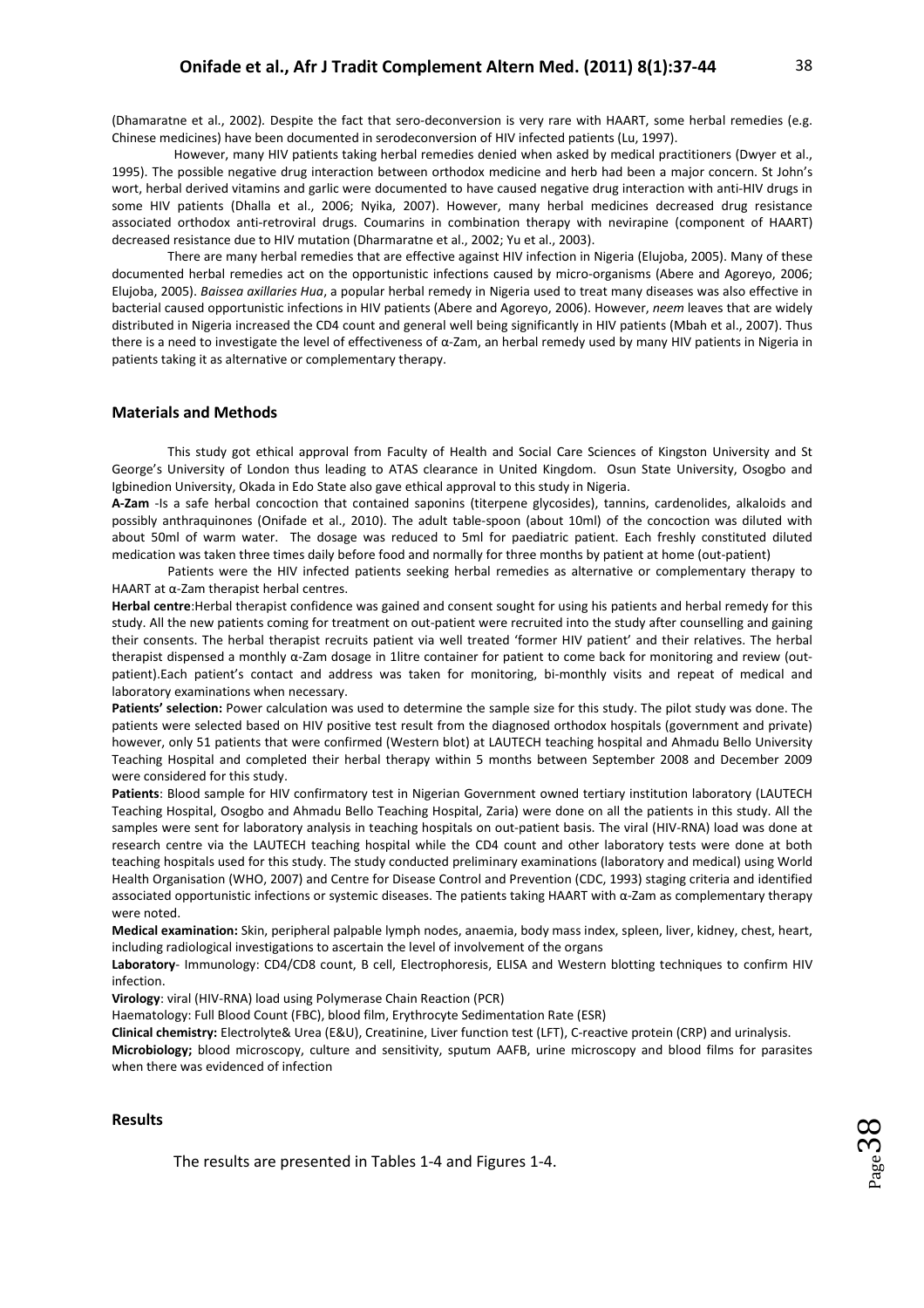| Patient | Sex | Age   | Pre-                     | Pre-treatment | Post-                    | Post-treatment  | A-zam        | Increase in    |
|---------|-----|-------|--------------------------|---------------|--------------------------|-----------------|--------------|----------------|
| no      |     |       | treatment                | HIV-RNA(viral | treatment                | HIV-RNA(viral   | or           | CD4 count      |
|         |     |       | CD <sub>4</sub><br>count | load)         | CD <sub>4</sub><br>count | load) copies/ml | <b>HAART</b> |                |
|         |     |       | (cell/µL)                | copies/ml     | (cell/µL)                |                 | or both      |                |
| 06/z    |     | 30    | 400±31.3                 | 11000±4000    | 700±50                   | undetectable    | A-zam        | 300±18.9       |
| 24/Z    |     | 41    | 290±23.8                 | 21000±1000    | 580±10                   | undetectable    | A-zam        | 290±13.9       |
| 17/OS   | F   | 29    | $280+28.8$               | 31000±6000    | $540+30$                 | undetectable    | A-zam        | $260+1.1$      |
| 22/Z    |     | 39    | $380+21.3$               | 13000±3000    | 580±10                   | undetectable    | A-zam        | $200+31.1$     |
| Mean    | 1   | 34.75 | $337.5 + 27$             | 19000±3500    | $600 + 25$               |                 |              | $262.2 \pm 16$ |

**Table 1:** showing the CD4 count and viral load of patients in WHO Staging I taking α-Zam



**Figure 1: showing increase in CD4 count with the % of WHO staging I HIV patients**



**Figure 2: showing the increase inCD4 count with% of HIV patients in WHO staging II taking α-zam**

 $_{\rm Page}$ 3  $\sigma$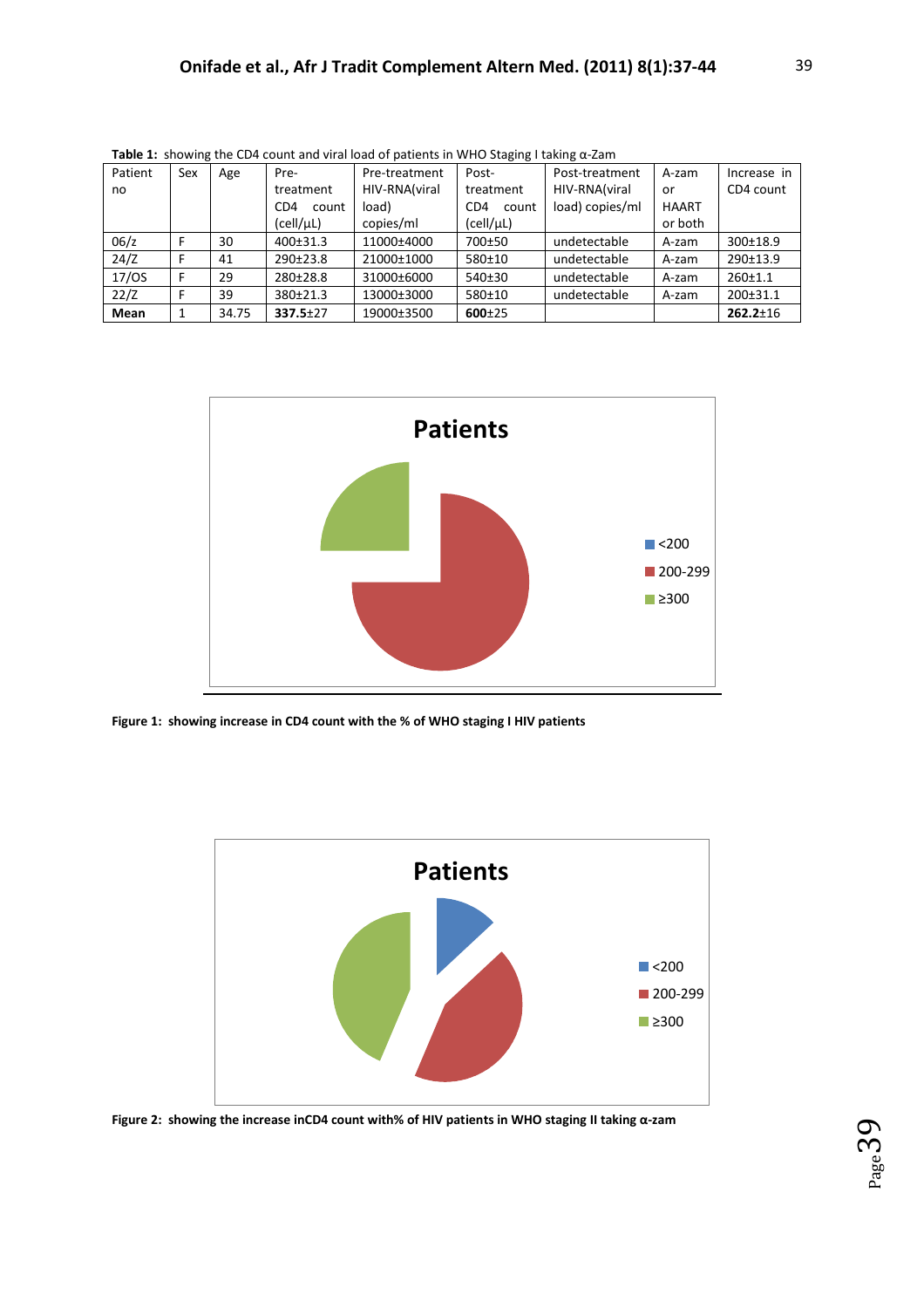There was statistical significant difference (P<0.05) between pre-treatment and post treatment CD4 count in all the WHO staging groups of HIV patients using analysis of variance.

All the liver functions, electrolyte, urea and creatinine tests were normal during this study. All the haematological and microbiological parameters indicating possible presence of opportunistic infections became normal within a month in all patients in this study.

All the signs and symptoms associated with HIV infection presented by all patients in this study fully subsided within 3 weeks after commencement of the herbal concoction.

| Patient | Sex         | Age | Pre-          | Pre-            | Post-         | Post-treatment    | A-zam        | Increase<br>in |
|---------|-------------|-----|---------------|-----------------|---------------|-------------------|--------------|----------------|
| no      |             |     | treatment     | treatment       | treatment     | HIV-RNA<br>(viral | or           | CD4 count      |
|         |             |     | CD4<br>count  | HIV-RNA         | CD4<br>count  | load) copies/ml   | <b>HAART</b> |                |
|         |             |     | (cells/µL)    | (viral load)    | (cells/µL)    |                   | or both      |                |
|         |             |     |               | copies/ml       |               |                   |              |                |
| 05/z    | M           | 38  | $260 \pm 0.2$ | 44,000±333      | 840±56        | undetectable      | A-zam        | 580±56.2       |
|         |             |     |               | 6               |               |                   |              |                |
| 10/Z    | $\mathsf F$ | 44  | 320±12.3      | 35000±1460      | 800±47.7      | undetectable      | A-zam        | 480±35.4       |
|         |             |     |               |                 |               |                   |              |                |
| 07/z    | F           | 30  | 280±4         | 42000±1251      | 750±37.3      | undetectable      | A-zam        | 470±33.3       |
|         |             |     |               |                 |               |                   |              |                |
|         |             |     |               |                 |               |                   |              |                |
| 19/0S   | F           | 34  | 280±4         | 32000±834       | 740±35.2      | undetectable      | A-zam        | 460±31.2       |
|         |             |     |               |                 |               |                   |              |                |
| 27/z    | $\mathsf F$ | 39  | $260 \pm 0.2$ | 41,000±271      | 670±20.6      | undetectable      | A-zam        | 410±20.8       |
| 28/OS   | $\mathsf F$ | 40  | 220±8.6       | 0<br>31000±625. | 560±2.4       | undetectable      | A-zam        | 340±6.2        |
|         |             |     |               | 5               |               |                   |              |                |
| 26/OS   | F           | 42  | 220±8.6       | 29000±208.      | 550±4.4       | undetectable      | A-zam        | 330±4.1        |
|         |             |     |               | 5               |               |                   |              |                |
| 23/OS   | M           | 34  | $260 \pm 0.2$ | 25000±625.      | 590±4.1       | undetectable      | A-zam        | 330±4.1        |
| 18/z    | F           | 36  | $260 \pm 0.2$ | 5<br>27000±208. | 570±0.3       | undetectable      | A-zam        | 310±0.1        |
|         |             |     |               | 5               |               |                   |              |                |
| 16/OS   | F           | 32  | 230±6.5       | 35000±1459      | 530±8.6       | undetectable      | A-zam        | $300 \pm 2.2$  |
|         |             |     |               | .6              |               |                   |              |                |
| 15/OS   | F           | 41  | 270±1.9       | 29000±208.<br>5 | $560 \pm 2.4$ | undetectable      | both         | 290±4.2        |
| 25/OS   | M           | 46  | 250±2.3       | 27000±208.      | 540±6.5       | undetectable      | A-zam        | 290±4.2        |
|         |             |     |               | 5               |               |                   |              |                |
| 21/z    | M           | 41  | 280±4         | 22000±1251      | 570±0.3       | undetectable      | both         | 290±4.2        |
| 28/z    | M           | 34  | 280±4         | 15000±2710      | 570±0.3       | undetectable      | A-zam        | 290±4.2        |
| 19/z    | F           | 41  | 248±2.7       | 30000±417       | 530±8.6       | undetectable      | A-zam        | 282±5.9        |
| 25/z    | M           | 37  | 230±6.5       | 31000±625.      | 490±17        | < 500             | A-zam        | 260±10.5       |
|         |             |     |               | 5               |               |                   |              |                |
| 20/OS   | F           | 26  | 270±1.9       | 33000±1042      | 520±10.7      | undetectable      | A-zam        | 250±12.6       |
|         |             |     |               | .6              |               |                   |              |                |
| 27/z    | M           | 28  | 290±6         | 16000±2502      | 540±6.5       | undetectable      | A-zam        | 250±12.6       |
| 23/z    | F.          | 38  | 240±4.4       | 27000±208.      | 480±19.1      | < 500             | A-zam        | 240±14.7       |
| 12/OS   | M           | 34  | 290±6.1       | 5<br>36000±1668 | 490±17        | $500$             | A-zam        | 200±23         |
| 14/Z    | F           | 48  | 231±6.3       | 29000±208.      | 400±35.7      | < 500             | both         | 169±29.5       |
|         |             |     |               | 5               |               |                   |              |                |
| 07/0S   | M           | 35  | 235±5.4       | 29000±208.      | 400±35.7      | $<$ 1000          | A-zam        | 165±30.3       |
|         |             |     |               | 5               |               |                   |              |                |
| 13/Z    | F           | 38  | $300 \pm 8.1$ | 21000±1460      | 450±25.3      | $500$             | A-zam        | 150±33.4       |

**Table 2:** showing the CD4 count and viral load of HIV patients in WHO Staging II taking α-Zam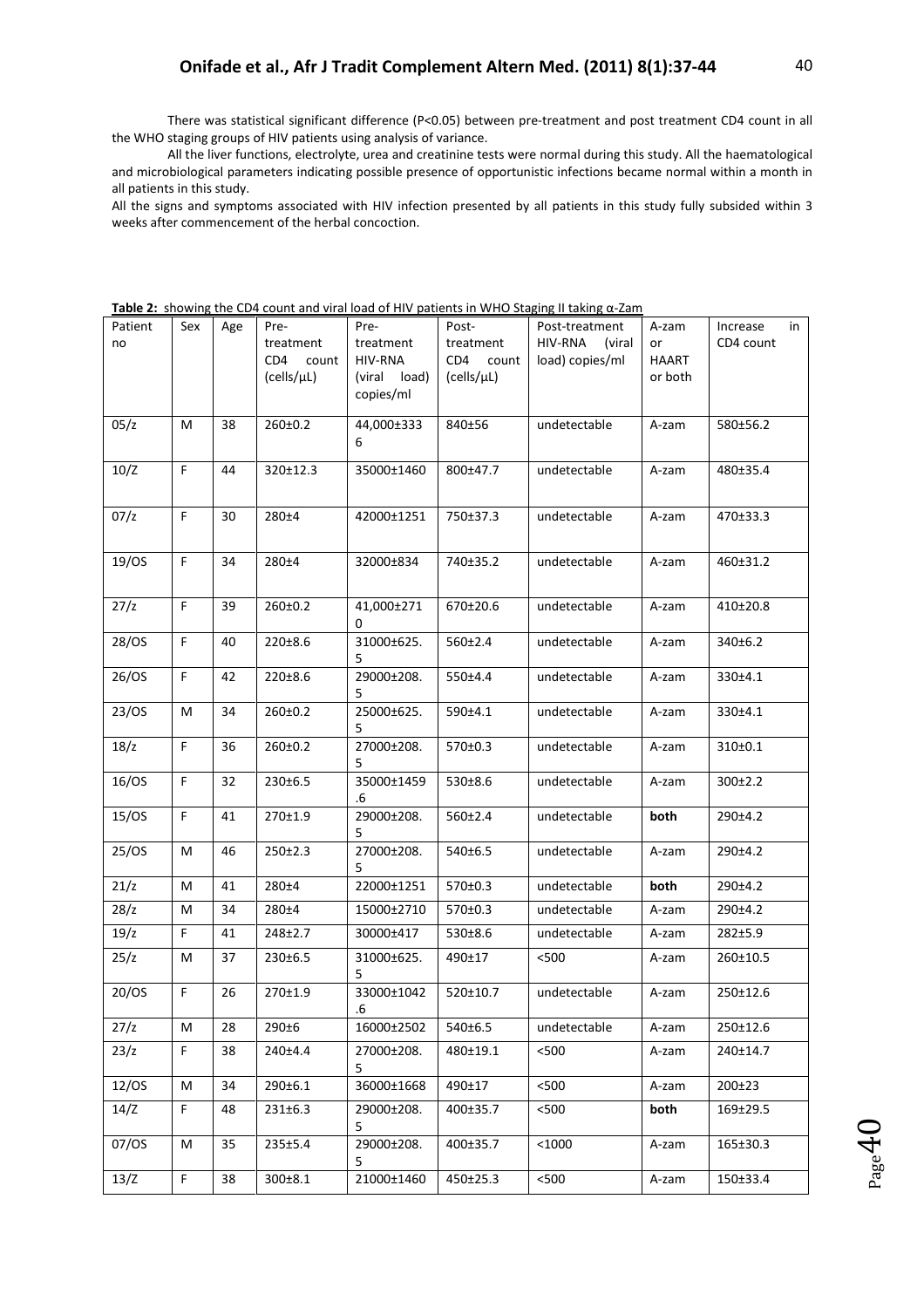| Mean | - | $\sim$ $\sim$<br>31.Z | $261 + 4.5$ | 28000±1387 | $5712+175$<br>571<br>, 1.911, 7 | variable | <b>340</b><br>$-1.4F -$<br>310.3±15.8 |
|------|---|-----------------------|-------------|------------|---------------------------------|----------|---------------------------------------|

| <b>Table 3.</b> Showing the CD4 and viral load of this patients in Stage in taking d-Zani |     |      |                 |               |                 |                 |              |                |
|-------------------------------------------------------------------------------------------|-----|------|-----------------|---------------|-----------------|-----------------|--------------|----------------|
| Patient                                                                                   | Sex | Age  | Pre-            | Pre-treatment | Post-           | Post-treatment  | A-zam or     | Increase in    |
| no                                                                                        |     |      | treatment       | HIV-RNA(viral | treatment       | HIV-RNA(viral   | <b>HAART</b> | CD4 count      |
|                                                                                           |     |      | CD <sub>4</sub> | load)         | CD <sub>4</sub> | load) copies/ml | or           |                |
|                                                                                           |     |      | (cell/µL)       | copies/ml     | (cell/µL)       |                 | both         |                |
| 03/Z                                                                                      | M   | 10   | 240±1.7         | 46000±938     | 890±46.7        | undetectable    | A-zam        | 650±48.4       |
| 05/OS                                                                                     | F   | 32   | 270±5.9         | 35000±1813    | 890±46.7        | undetectable    | A-zam        | 620±40.9       |
| 11/Z                                                                                      | F   | 36   | 300±13.4        | 39000±813     | 890±46.7        | undetectable    | A-zam        | 590±33.4       |
| 09/0S                                                                                     | F   | 24   | 187±14.9        | 50000±1938    | 750±11.7        | undetectable    | A-zam        | 563±26.6       |
| 02/OS                                                                                     | F   | 23   | 320±18.4        | 34000±2063    | 880±44.2        | undetectable    | A-zam        | 560±25.9       |
| 11/OS                                                                                     | M   | 43   | $232+3.7$       | 46000±938     | 750±11.7        | undetectable    | A-zam        | 518±15.4       |
| 08/OS                                                                                     | M   | 36   | 245±0.4         | 45000±688     | 740±9.2         | undetectable    | A-zam        | 495±9.6        |
| 22/OS                                                                                     | M   | 46   | 250±0.9         | 47000±1188    | 690±3.4         | undetectable    | A-zam        | 440±4.1        |
| 15/Z                                                                                      | F   | 35   | 220±6.7         | 49000±1688    | 650±13.4        | undetectable    | A-zam        | 430±6.6        |
| 04/0S                                                                                     | M   | 39   | 270±5.9         | 37000±1313    | 690±3.4         | undetectable    | A-zam        | $420 + 9.1$    |
| 13/OS                                                                                     | M   | 38   | 340±23.4        | 33000±2313    | 730±6.7         | undetectable    | A-zam        | 390±16.6       |
| 16/Z                                                                                      | F   | 25   | 240±1.7         | 50000±1938    | $620 \pm 20.8$  | undetectable    | A-zam        | 380±19.1       |
| 03/OS                                                                                     | M   | 45   | 200±11.7        | 38000±1063    | 560±35.9        | undetectable    | A-zam        | 360±24.1       |
| 20/Z                                                                                      | M   | 37   | $210+9.2$       | 38000±1063    | 520±45.9        | undetectable    | A-zam        | 310±36.6       |
| 14/OS                                                                                     | F   | 21   | 190±14.2        | 54000±2938    | 490±26.7        | $500$           | A-zam        | 300±39.1       |
| 02/z                                                                                      | F   | 8    | $232+3.7$       | 35000±1813    | 510±48.4        | < 500           | A-zam        | 278±44.6       |
| Mean                                                                                      | 3   | 31.1 | $246.6 \pm 8.5$ | 42250±1532    | $703.3 \pm 29$  | variable        |              | $456.5 \pm 25$ |

**Table 3:** showing the CD4 and viral load of HIV patients in Stage III taking α-Zam



**Figure 3:** showing increase in CD4 count of HIV patients in WHO staging III taking α-Zam

| <b>Table 4:</b> showing the CD4 count and viral load of HIV patients in Stage IV taking $\alpha$ -Zam |     |      |                 |               |                            |                 |              |                |  |
|-------------------------------------------------------------------------------------------------------|-----|------|-----------------|---------------|----------------------------|-----------------|--------------|----------------|--|
| Patient                                                                                               | Sex | Age  | Pre-            | Pre-treatment | Post-                      | Post-treatment  | A-zam        | Increase in    |  |
| no                                                                                                    |     |      | treatment       | HIV-RNA(viral | HIV-RNA(viral<br>treatment |                 | or           | CD4 count      |  |
|                                                                                                       |     |      | CD4<br>count    | load)         | CD <sub>4</sub><br>count   | load) copies/ml | <b>HAART</b> |                |  |
|                                                                                                       |     |      | (cell/µL        | copies/ml     | (cell/µL)                  |                 | or both      |                |  |
| 12/z                                                                                                  | M   | 29   | 187±10.4        | 49000±574.5   | 820±53.9                   | undetectable    | both         | 633±30.8       |  |
| 01/OS                                                                                                 | м   | 25   | 137±7.3         | 52000±486.1   | 760±32.7                   | undetectable    | A-zam        | $623 \pm 40$   |  |
| 01/z                                                                                                  | F   | 7    | 137±7.3         | 51000±132     | 760±32.7                   | undetectable    | A-zam        | $623 \pm 40$   |  |
| 08/z                                                                                                  | м   | 46   | 140±6.2         | 53000±839.7   | 750±29.2                   | undetectable    | A-zam        | 610±35.4       |  |
| 04/Z                                                                                                  | м   | 28   | 192±12.2        | 50000±221     | 780±39.8                   | undetectable    | both         | 588±27.6       |  |
| 21/OS                                                                                                 | F   | 31   | $178 + 7.2$     | 50000±221     | 570±34.5                   | undetectable    | A-zam        | 392±41.7       |  |
| 09/z                                                                                                  | м   | 42   | 140±6.2         | 51000±132.6   | 450±76.9                   | < 500           | A-zam        | 310±70.7       |  |
| 06/0S                                                                                                 | м   | 37   | $150+2.7$       | 49000±574.5   | 450±76.9                   | $<$ 1000        | both         | 300±74.2       |  |
| Mean                                                                                                  | 4   | 30.6 | $157.6 \pm 7.4$ | 50625±397.7   | 667.5±47                   | variable        |              | $509.9 \pm 36$ |  |

| Table 4: showing the CD4 count and viral load of HIV patients in Stage IV taking $\alpha$ -Zam |  |  |  |
|------------------------------------------------------------------------------------------------|--|--|--|
|                                                                                                |  |  |  |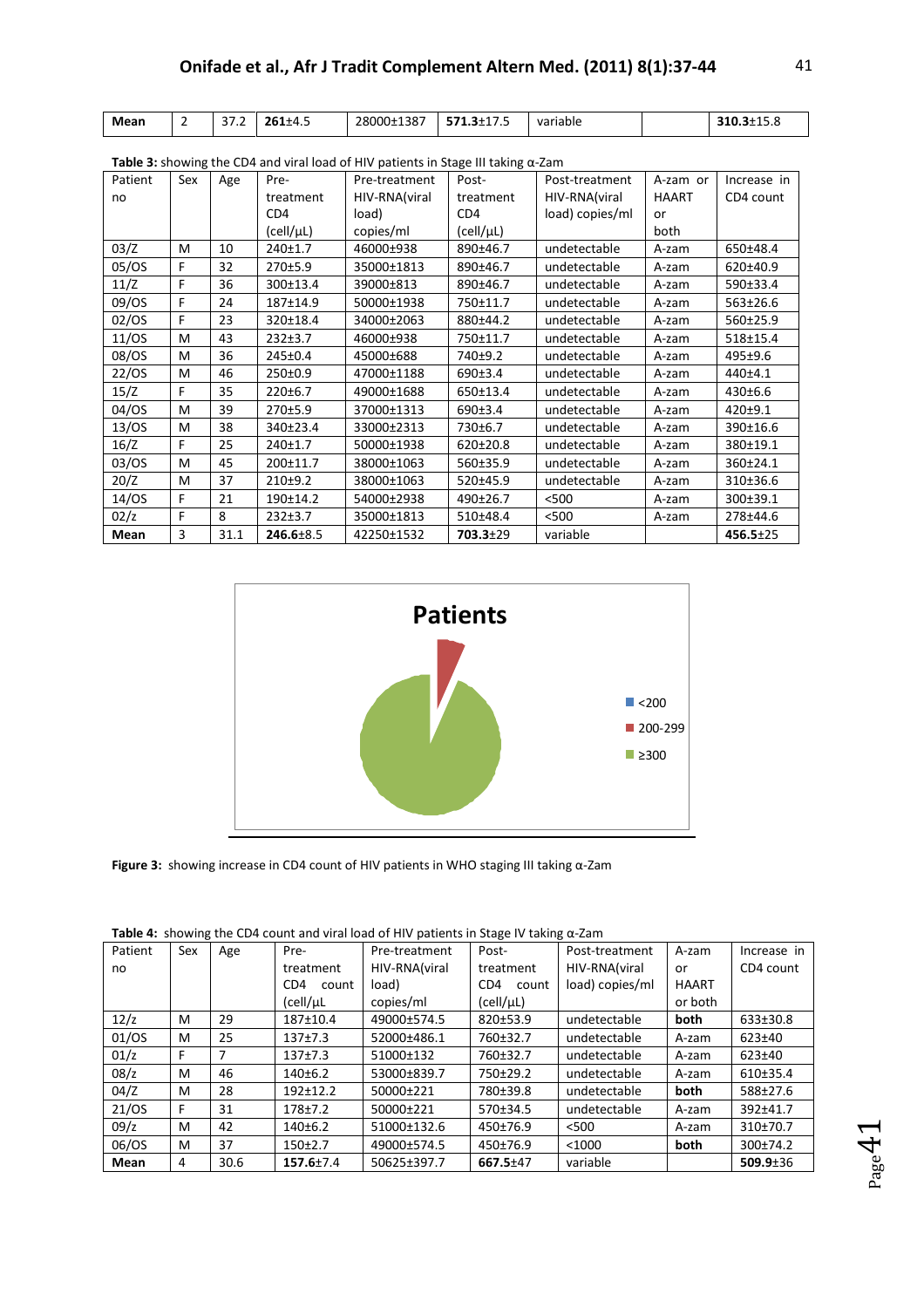

**Figure 4: showing the summarised viral (HIV-RNA) load of all patients taking α-Zam**

## **Discussion**

The role of herbal remedies in treatment of infections could not be over-emphasized. The herbal therapies are widely used by HIV patients and many denied when asked by orthodox practitioners (Dwyer et al., 1995 and Liu et al., 2009). In this study, 6 (11.8%) declared the concurrent use of HAART with α-Zam. Contrary to expectation of significant positive drug interaction, there was no sifnificant increase in CD4 count of all patients taking herbal concoction and HAART (complementary therapy) in this study. Nyika (2007) concluded in his study that some herbal remedies negatively interacted with orthodox anti-retroviral therapy but there was no noticeable harmful drug reaction in all patients taking complementary therapy in this study.

HIV infection had no orthodox curative therapy propelled many infected patients to desperately seek for alternative medicines. Thus any form of treatments was used to combat HIV infection. This manifested in this study with more patients declaring the use of both α-zam and HAART at both clinical stages as seen in table II and IV. The WHO staging II and IV patients sought active treatment to HIV infection because further reduction in immunity would be dangerous to their health. However, the complementary therapy was more in patients at advanced HIV staging as seen in table IV with 3 of 8 patients using both α-Zam and HAART. This result of this study supports the earlier studies that many HIV patients use complementary therapy (Liu et al., 2009).

There were more patients in clinical staging II (23 HIV patients) compared to other 3 stages in this study. The clinical WHO staging II HIV patients represented the active interventional stage in HIV infection. The reduction in immunity of HIV patients in at WHO staging II would make it easier for health practitioners, patients' relatives and patients to sought for full action to combat the deadly virus. The rapid disappearance of symptoms associated with HIV infection made many HIV patients relax in medication adherence thus slow increase in immunity manifesting withCD4 count as seen in table II. The increase in CD4 count of <300 cell/uL in some HIV patients over the period of this study could be due to less adherence to medication by HIV patients. From figure II, 13 (56%) of 23 HIV patients had less than average 300 cell/µL (75 cells/µL per month) increase inCD4 count unlike almost all patients in stage III and IV. This result was in support of earlier studies of HIV patients' poor adherence to anti-retroviral therapy (Duqqan et al., 2009; Minkoff et al., 2010; Talam et al., 2009).

A-zam, an herbal concoction significantly decreased the viral (HIV-RNA) load to undetectable level in many patients in this study. Despite there was low increase in CD4 count in staging I patients, the herbal remedy effectively reduced the HIV in blood circulation to undetectable level in 4 months on therapy. The low viraemia (19,000) accounted for total reduction of HIV and total increase in CD4 count as seen in table and figure I. Tani et al. (2002) reported that herbal remedies improved the quality of life paediatric infected patients with increase in CD4 count and decrease in viral load over a period of 8years therapy, α-zam reduced viral (HIV-RNA) load to undetectable level in many patients in shorter period in this study.

Contrary to expectation and earlier studies that many HIV patients presented late or at advance state, less (24 patients) were seen in this study (Ajayi et al 2009). The advanced stage of HIV infection manifested in patients at WHO staging III and IV with pre-treatment average CD4 count of 247 cell/µL and 158 cell/µL respectively. The high level of pretreatment viraemia (average 42,000 and 51000 copies/ml respectively) and low level of pre-treatment CD4 count (247 and 157 cells/µL) as seen table III and IV resulted to rapid high increase in CD4 after treatment (457 and 510 cell/µL respectively). Although many patients (94% and 100% of stage III and IV respectively) with advanced level of terminal infection would be expected to adhere to medication, all patients except one at stage III in this study had result that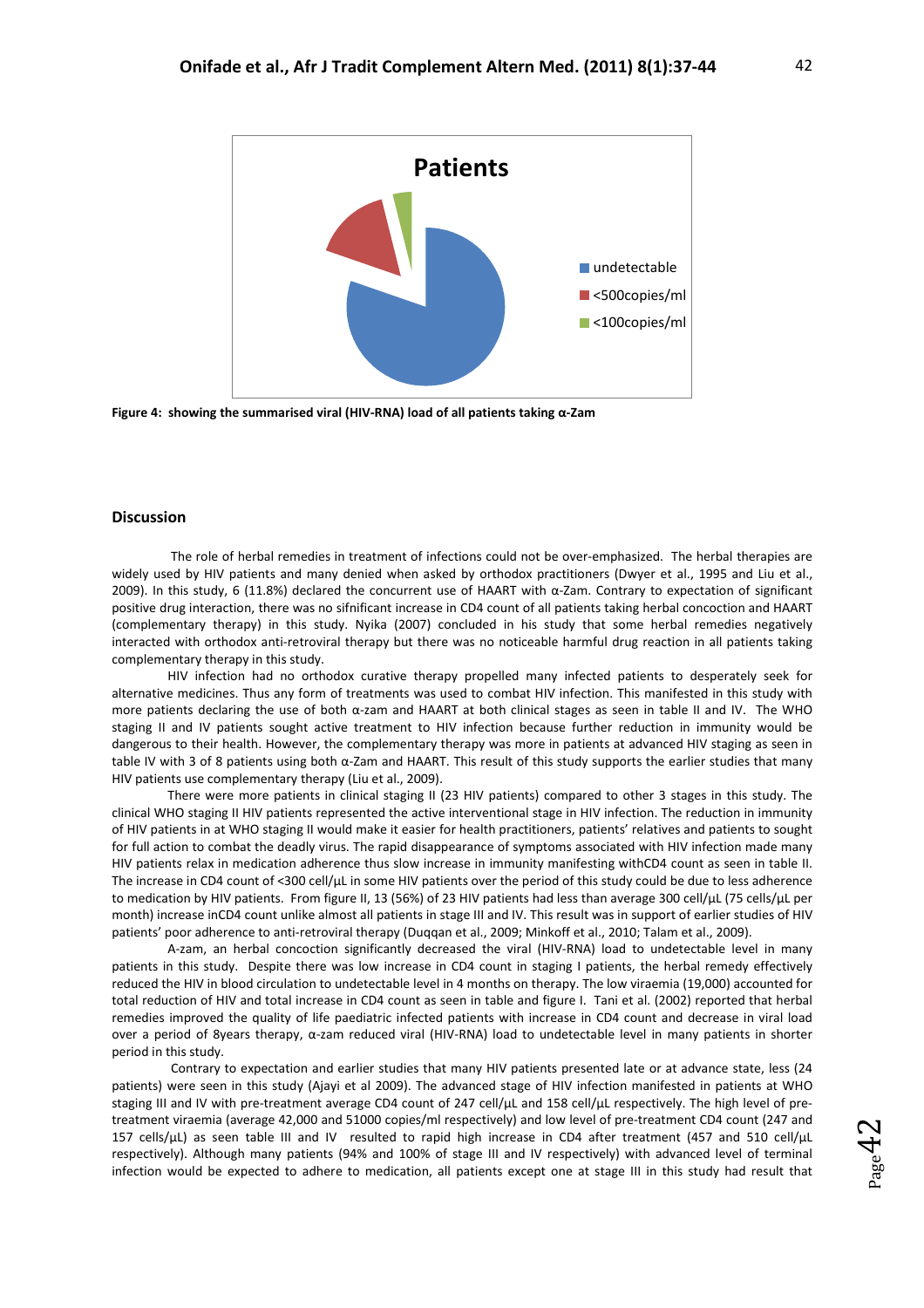$_{\rm Page}4$ 

ო

reflected adherence to herbal medication. Thus α-zam effectiveness was affirmed by improved in clinical well beings of HIV patients at advanced stage.

UNAIDS/WHO (2005) estimated that many women in sub-Saharan were infected with HIV infection. There were many women taking herbal concoction for HIV infection in this study. All the patients at stage I were women and 28 of 51 HIV patients in this study were female. This showed that many HIV infected female patients were infected with HIV infection or sought for active HIV treatment at early stage (Adeleke et al., 2009). However, less women (2 of 6) patients were using complementary therapy and few female patients presented at advanced stage of HIV infection (WHO staging IV) in this study. Thus this study showed that many women infected with HIV infection used herbal remedies.

The effectiveness of herbal remedies led to their use in HIV infection as complementary or alternative in Nigeria. A-zam effectively controls HIV infection irrespective of clinical stage of the patient. This herbal concoction increased the CD4 count by average of 262, 310, 457 and 510 cells/  $\mu$ L in WHO staging I, II, III, and IV patients respectively. The viral (HIV-RNA) load drastically reduced from average of 19000 copies/ml to undetectable level in all patients in staging I and from 51000 copies/ml to <1000 copies /ml in stage IV HIV patients. The increase in CD4 count and decrease in viral load manifested with disappearance of symptoms and signs associated with HIV infection. Thus α-zam herbal concoction has potent anti-HIV activities and could be developed for use like neem leaf and *Baissea axillaries Hua* products in HIV infection in Nigeria (Abere and Agoreyo 2006; Mbah et al., 2007). The CD4 count and viral (HIV-RNA) load results of this study supports earlier studies that some herbal remedies actively controlled HIV infection (Mills et al., 2005; Liu, 2007; Lu, 1997).

This study concluded that α-Zam (herbal concoction) is an effective anti-HIV agent by causing significant increase in CD4 counts and marked decrease in viral (HIV-RNA) load with no remarkable harmful drug interaction with HAART and could be studied further for periodic immunologic and virologic post therapy in HIV patients taking it as alternative or complementary therapy.

## **References**

- 1. Abalaka JOA (2004). Attempts to cure and prevent HIV/AIDS in central Nigeria between 1997 and 2002: opening a way to a vaccine-based solution to the problem? Vaccine **22**(**29-30**):3819–3828
- 2. Abere TA and Agoreyo FO (2006). Antimicrobial and toxicological evaluation of the leaves of *Baissea axillaries Hua* used in the management of HIV/AIDS. BMC Complement Alter Med. **21**; 6:22
- 3. Adeleke SI, Mukhtar-Yola M, Gwarzo GD (2009) Awareness and knowledge of mother-to-child transmission of HIV among mothers attending the pediatric HIV clinic, Kano, Nigeria. Ann Afr Med.; **8** (4):210-214.
- 4. Ajaiyeoba EO and Ogbole OO (2006). A phytotherapeutic approach to Nigerian anti-HIV and immunomodulatory drug discovery. African Journal of Medical Sciences **35** Suppl: 71-76.
- 5. Ajayi AO, Ajayi EA, Fasakin KA (2009) CD4+ T-Lymphocytes cell counts in adults with human immunodeficiency virus infection at the medical department of a tertiary health institution in Nigeria,. Ann Afr Med.; **8**(4):257- 260.
- 6. CDC (1993). Revised Classification System for HIV Infection and Expanded Surveillance Case Definition for AIDS Among Adolescents and Adults MMWR 41 (RR-17).
- 7. De Clereq (2000). Current lead natural products for the chemotherapy of human immunodeficiency virus infection, Med. Res. Rev **20**, 323-349.
- **8.** Dhalla S, Chan KJ, Montaner JS, Hogg RS (2006). Complementary and alternative medicine use inBritish Columbia – a survey of HIV positive people on antiretroviral therapy. Complement Ther Clin Pract, **12(4):**242-248.
- 9. Dharmaratne HRW, Tan GT, Marasinghe GPK, Pezzuto JM (2002). Inhibition of HIV-1 reverse transcriptase and HIV-1 replication by Calophyllum coumarins and xanthones. Planta Med; **68**: 86–87.
- 10. Duggan JM, Locher A, Fink B, Okonta C and Chakraborty J (2009). Adherence to antiretroviral therapy: a survey of factors associated with medication usage. AIDS Care; **21**(**9**):1141-1147
- 11. Dwyer JT, Salvato-Schille AM, Coulston A, Casey VA, Cooper WC and Selles WD (1995). The use of unconventional remedies among HIVpositive men living in California. J Assoc Nurses AIDS Care, **6:**17-28.
- 12. Gallo R C, Sarin P S, Gelmann E P, Robert-Guroff M, Richardson E, Kalyanaraman V S, Mann D, Sidhu G D, Stahl R E, Zolla-Pazner S, Leibowitch J and Popovic M (1983). Isolation of human T- cell leukaemia virus in acquired immune deficiency syndrome (AIDS) Science **220**:865-867.
- 13. Elujoba AA (2005). Medicinal plants and herbal medicines in the management of opportunistic infections in people living with HIV/AIDS, Our experience so far. Being a Guest lecture presented at the National Scientific Conference organized by the Nigerian Society of Pharmacognosy (NSP) at Zaria, Nigeria; pages: 11-12.
- 14. King R and Homsy J (1997). Involving traditional healers in AIDS education and counselling in sub-Saharan Africa: a review. AIDS 11 (**Suppl A**): S217–S225
- 15. Kong J M, Goh N K, Chia L S and Chia T F (2003). Recent advances in traditional plant drugs and orchids. Acta Pharmacol. Sin **24**, 7-21
- 16. Liu (2007). The use of herbal medicines in early drug development for the treatment of HIV infections and AIDS. Expert Opin Investig Drugs; **16(9):**1355-64.